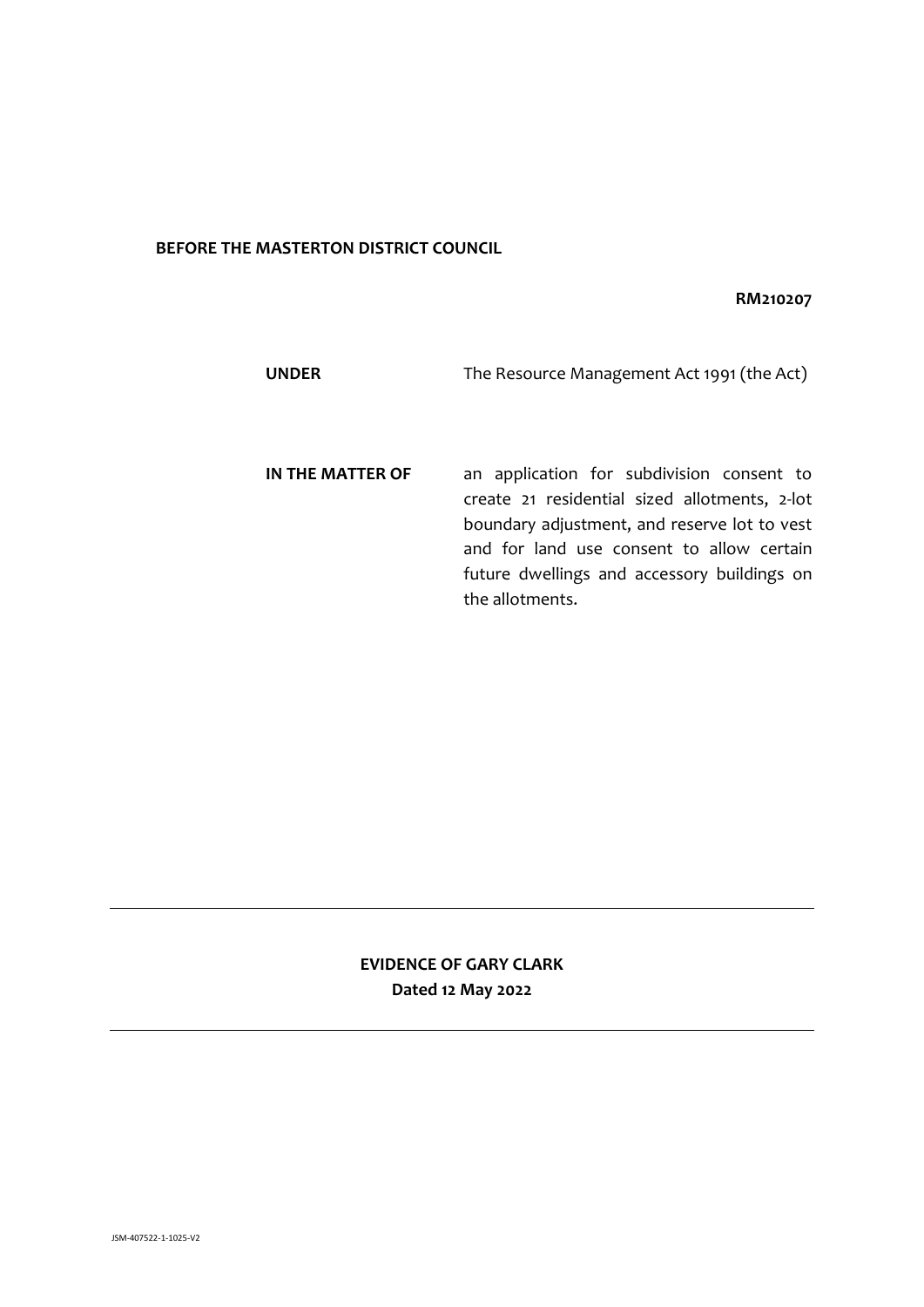## **QUALIFICATIONS**

- 1. My name is Gary Paul Clark. I am a Chartered Professional Engineer and hold a New Zealand Certificate in Civil Engineering. I meet the standards to be a Registered Engineers Associate (REA) and I am a Member of the Institution of Professional Engineers NZ (MIPENZ) and its specialist Transportation Group. I am a chartered professional engineer that specialises in traffic engineering and transportation planning.
- 2. I have post graduate passes and masters papers for traffic engineering, advanced traffic engineering and accident prevention and reduction. I am also a Certified Road Safety Auditor and assisted in writing the "Road Safety Audit Procedures for Projects" publication released by NZTA. I also co-published the NZTA document "The Ins and Outs of Roundabouts." I was a certified Commissioner after completing the Making Good Decisions Commissioners Course. I chose not to be recertified due to other work commitments.
- 3. I have been working in the road and traffic industry since 1982. The knowledge and experience gained over 40 years includes most road and traffic related matters, and in particular elements around planning, design and safety. I have prepared transportation assessments for both small and large developments throughout New Zealand, conducted road safety audits and have been engaged in the development of strategies for road and traffic related issues. I have also reviewed and prepared designs for roads, intersections, developments, road safety schemes and town centre redevelopments.
- 4. I have presented evidence in Resource Consent hearings and the Environment Court for applications in my specialist area of traffic engineering, road safety, transportation planning and road design.
- 5. I also note that I have owned a property at Riversdale and I am very familiar with the road traffic environment in Riversdale and the roads from Masterton.
- 6. Over the last 40 years I have worked for the Ministry of Works, Ministry of Transport, Local Authorities and multi-national consultancies. More recently I was Transportation Manager at Tasman District Council and worked for Traffic Design Group (TDG) for which I was a Senior Associate and Branch Manager of the Nelson Office. In July 2018 I decided to return to my own consultancy which has been operating since July 2004. I am the director of that company.
- 7. I have no commercial or other interest in the outcome of this application, nor any conflict of interest of any kind.

## **CODE OF CONDUCT**

8. Although not required for a consent hearing, I confirm that I have read and agree to be bound by the Environment Court Code of Conduct for Expert Witnesses and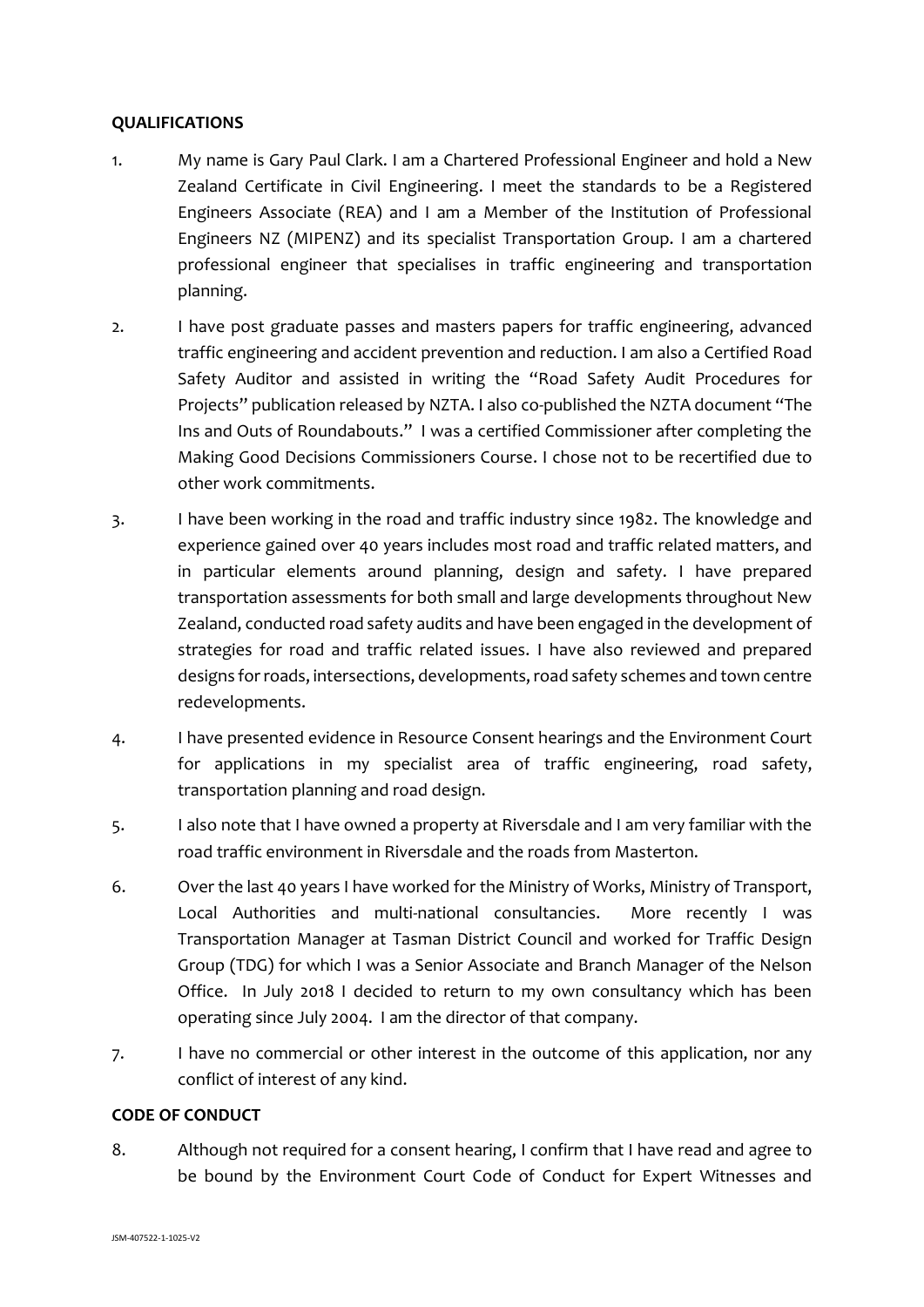confirm that I have not omitted to consider material facts known to me that might alter or detract from the opinions that I express in the following evidence. The evidence I give is within my expertise.

#### **INTRODUCTION**

- 9. I was engaged to provide an assessment of the traffic related matters for the proposed 21 lot subdivision. The main matters that needed to be considered included capacity, safety and any potential effects.
- 10. I have reviewed the Section 42A Report and the traffic evidence prepared by Ms Harriet Fraser on behalf of Masterton District Council.
- 11. There have been a number of submissions on the proposed subdivision with the main concerns being road safety, road capacity, vehicle access on proposed walking track and parking.
- 12. Overall, it is my view that the potential adverse effects of the development on traffic safety and efficiency will be less than minor.

#### **PROPOSAL**

- 13. Information about the proposed development and other matters relating to the consent application are contained within the Assessment of Environmental Effects (AEE), submitted to Masterton District Council in the consent application as well as the Section 42A Report prepared by Council officers. I do not intend to go into detail of the proposal. It is well described in the application, the s 42A report and evidence of others.
- 14. The proposed 21 lot subdivision is located on Rochdale Road. Rochdale Road is a cul de sac located at the southern end of the Riversdale Beach settlement.
- 15. I note that there was no Section 92 Request for further information for traffic matters.

#### **KEY FINDINGS FROM ASSESSMENT**

- 16. There are no capacity constraints on the adjacent road network. The expected increase in traffic movements can be accommodated on Rochdale Road and Palm Parade with any effects being less than minor.
- 17. The expected trip generation for the new dwelling is around four movements per day per dwelling. The flows on Rochdale Road upon completion of the new homes will be around 200 vehicles per day. Ms Fraser appears to agree.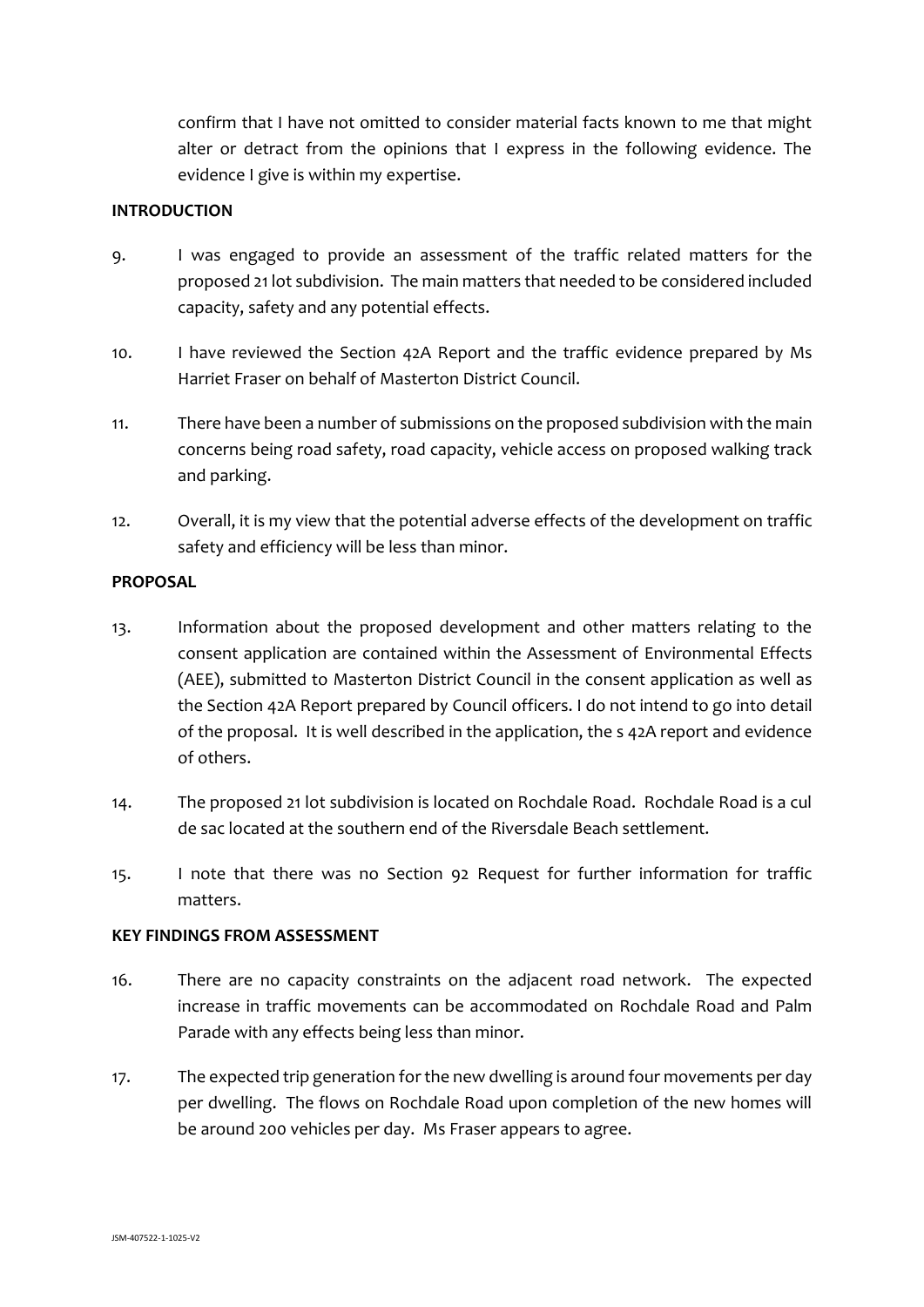18. My assessment focused on the road capacity, as this has been the historical concerns of residents as part of the original subdivision. The crash history did not highlight any safety issues.

#### **SUBMISSIONS RECEIVED**

19. The Section 42A Report outlines the general concerns of submitters (32) which mostly related to parking, safety, road capacity and the Masterton to Riversdale Road.

#### **SECTION 42A REPORT**

- 20. The Reporting Planner recommends granting of the consent for the boundary adjustment and five new allotments with appropriate consent conditions. The recommendation is for fewer allotments than provided for in the consent application which sought consent for 21 allotments.
- 21. Transport advice has been sought by Harriet Fraser on behalf of Masterton District Council. I also note that comments from Council's Roading Manager were also provided.
- 22. Traffic matters are set out in various parts of the Section 42A Report, and my consideration of the matters are provided below.
- 23. Paragraph 68 of the Section 42A Report concludes that the transport effects can be managed, and the subdivision can be supported. I note that this is for the proposed 21 lots that were applied for and not the reduced scale as recommended by the Reporting Planner.
- 24. I agree with this conclusion which is consistent with my assessment of the effects of the proposed subdivision.
- 25. Paragraphs 87 through to 92 cover the transport discussion by the Reporting Planner for the proposed subdivision which is largely based on Ms Fraser's evidence.
- 26. Paragraph 88 has a missing word. I believe the statement "*I agree with Ms Fraser's assessment that the additional traffic activity associated with the proposed subdivision is (not) likely to have any discernible effects on the existing road safety".* The word "not" which I have added appears to be omitted. With that change I agree with the assessment.
- 27. Paragraph 89 discusses matters relating to parking pressure. The proposed development will not add to the existing parking pressure at the southern end of the beach. The Reporting Planner has suggested that the reduction in the scale of the development will help address parking concerns raised by submitters. The location of the development makes it highly unlikely that residents will drive the car down the